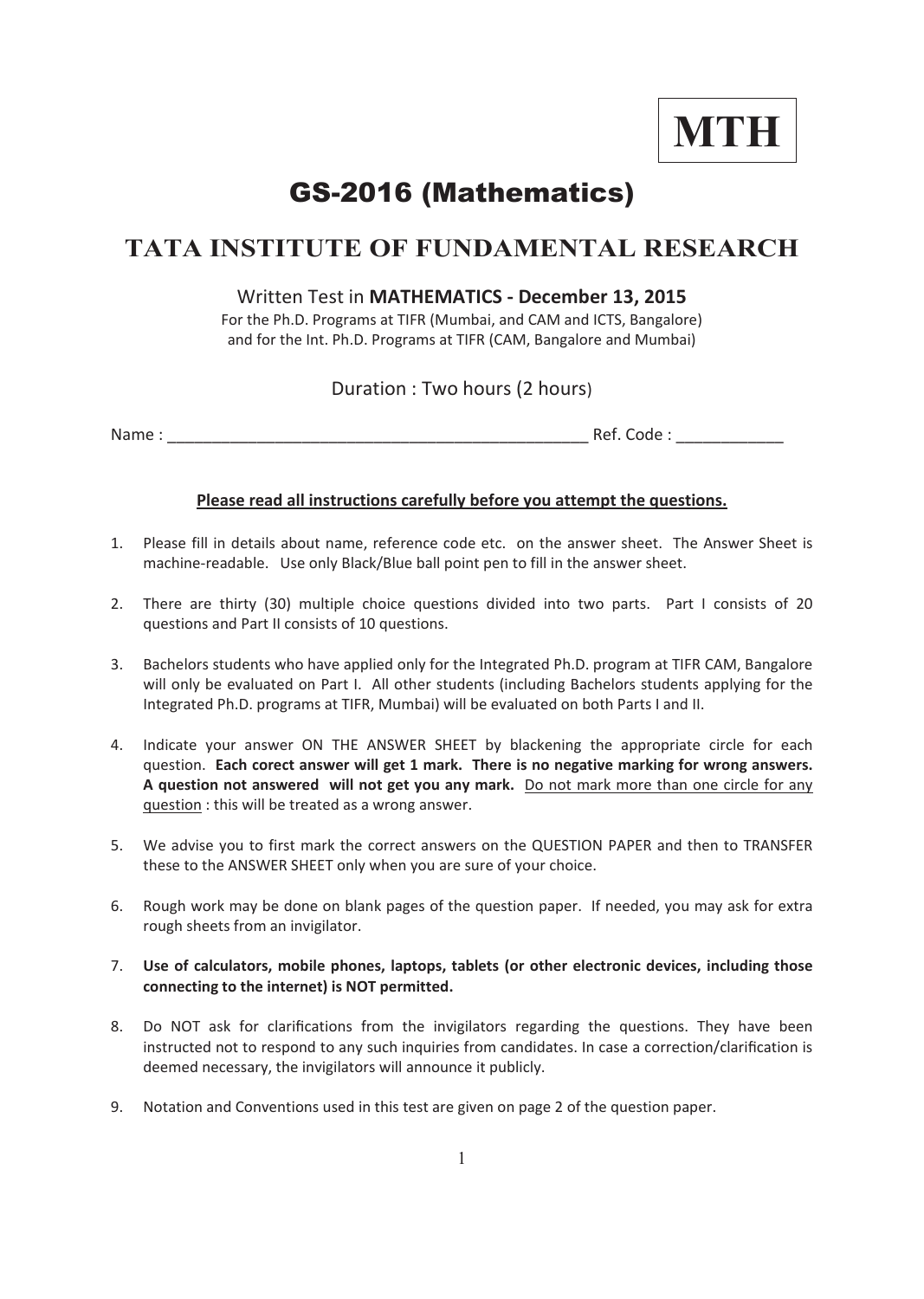### NOTATION AND CONVENTIONS

 $\mathbb{N} :=$  Set of natural numbers =  $\{1, 2, 3, \ldots\}$  $\mathbb{Z} :=$  Set of integers  $\mathbb{Q} :=$  Set of rational numbers  $\mathbb{R}:=$  Set of real numbers  $\mathbb{C} :=$  Set of complex numbers  $\mathbb{R}^n := n$ -dimensional vector space over  $\mathbb{R}$ 

 $(a, b) := \{x \in \mathbb{R} | a < x < b\}$  $(a, b] := \{x \in \mathbb{R} | a < x \leq b\}$  $[a, b) := \{x \in \mathbb{R} | a \leq x < b\}$  $[a, b] := \{x \in \mathbb{R} | a \le x \le b\}$ 

A sequence is always indexed by the set of natural numbers. The cyclic group with *n* elements is denoted by  $\mathbb{Z}/n\mathbb{Z}$ . Unless stated otherwise, subsets of  $\mathbb{R}^n$  carry the induced topology. For any set S, the cardinality of S is denoted by  $|S|$ .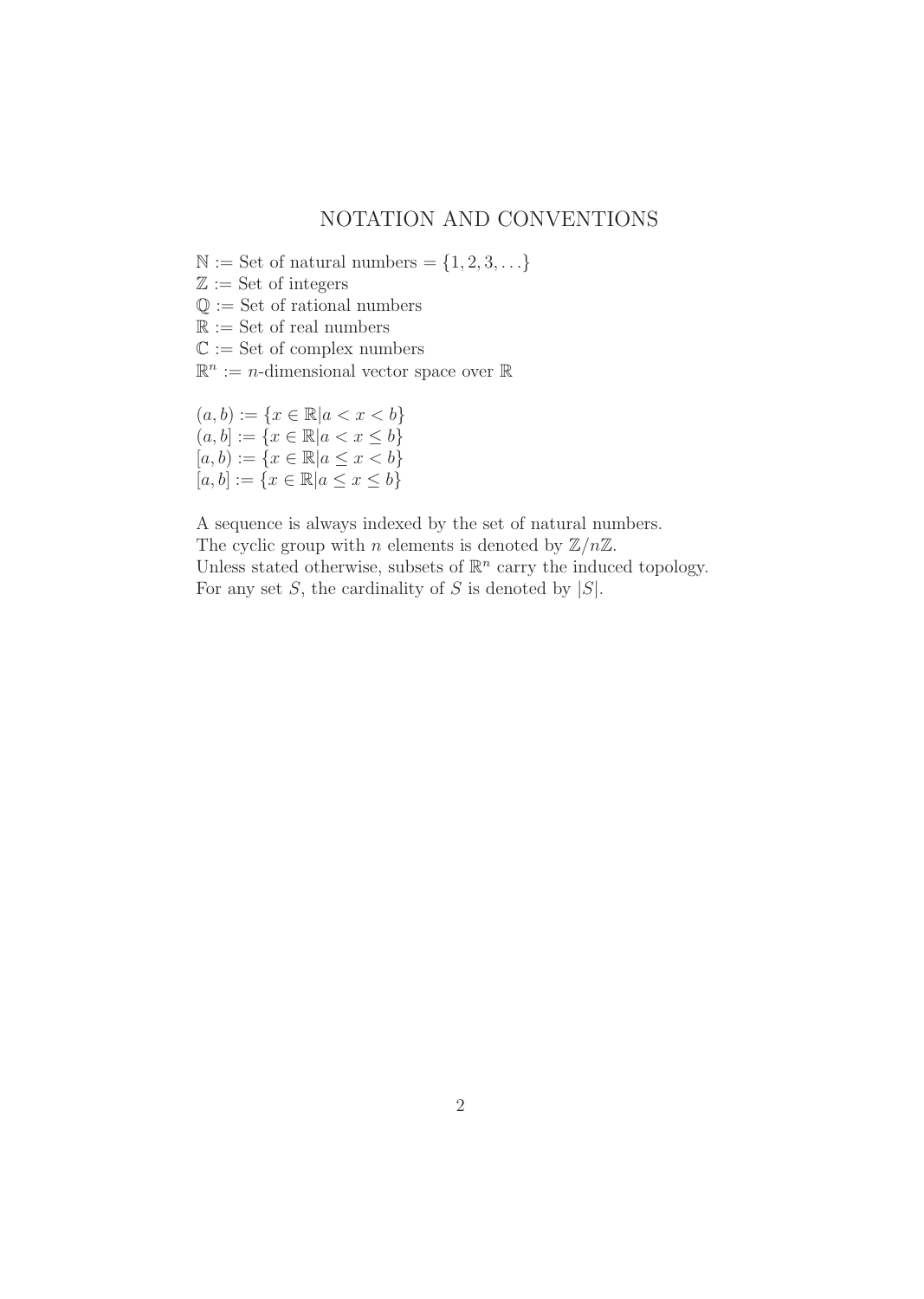## Part I

- 1. The value of the product  $(1 + \frac{1}{1!} + \frac{1}{2!} + \cdots)(1 \frac{1}{1!} + \frac{1}{2!} \frac{1}{3!} + \cdots)$  is
	- A. 1 B.  $e^2$ C. 0 D.  $log_e 2$ .

2. Which of the following is false ?

A.  $\sum_{n=1}^{\infty} \sin \frac{1}{n}$  $\frac{1}{n}$  diverges B.  $\sum_{n=1}^{\infty} \sin \frac{1}{n^2}$  converges C.  $\sum_{n=1}^{\infty} \cos \frac{1}{n}$  $\frac{1}{n}$  diverges D.  $\sum_{n=1}^{\infty} \cos \frac{1}{n^2}$  converges.

3. The value of the series 
$$
\sum_{n=1}^{\infty} \frac{n}{2^n}
$$
 is

A. 1 B.  $2 \sqrt{ }$ C. 3 D. 4.

4. Let  $f : \mathbb{R} \to \mathbb{R}$  be the function defined by  $f(x) = \frac{\sin x}{|x| + \cos x}$ . Then

- A. f is differentiable at all  $x \in \mathbb{R}$   $\checkmark$
- B.  $f$  is not differentiable at  $x = 0$
- C. f is differentiable at  $x = 0$  but f' is not continuous at  $x = 0$
- D. *f* is not differentiable at  $x = \frac{\pi}{2}$ .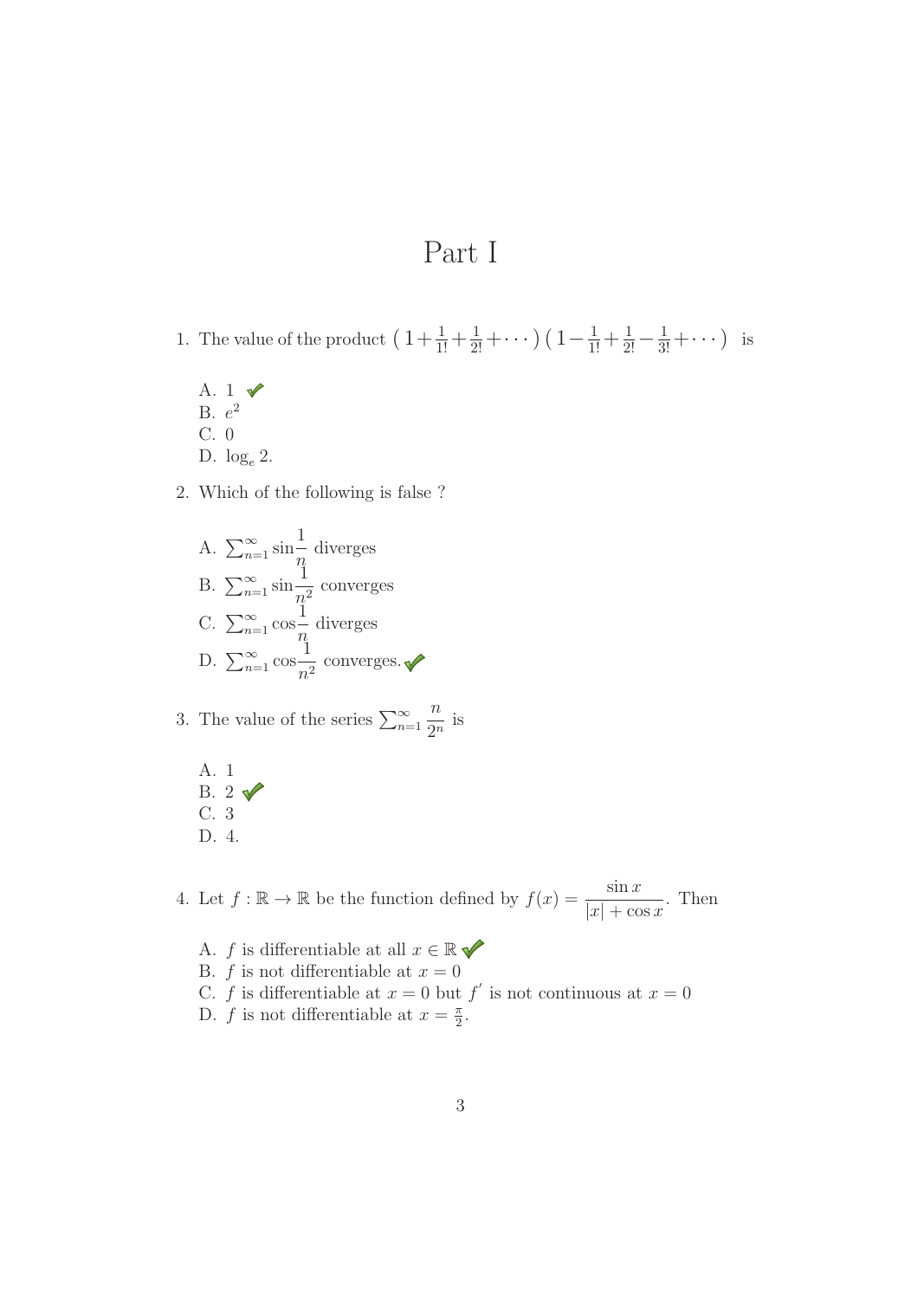5. Which of the following continuous functions  $f:(0,\infty) \to \mathbb{R}$  can be extended to a continuous function on  $[0, \infty)$ ?

A. 
$$
f(x) = \sin \frac{1}{x}
$$
  
\nB.  $f(x) = \frac{1 - \cos x}{x^2}$   
\nC.  $f(x) = \cos \frac{1}{x}$   
\nD.  $f(x) = \frac{1}{x}$ .

- 6. Let V be the vector space over  $\mathbb R$  consisting of polynomials  $p(t)$  over  $\mathbb R$  of degree less than or equal to 4. Let  $D: V \to V$  be the linear operator that takes any polynomial  $p(t)$  to its derivative  $p'(t)$ . Then the characteristic polynomial  $f(x)$  of D is
	- A.  $x^4$ B.  $x^5$   $\sqrt{ }$ C.  $x^3(x-1)$ D.  $x^4(x-1)$ .

7. Let 
$$
A = \{ \sum_{i=1}^{\infty} \frac{a_i}{5^i} : a_i = 0, 1, 2, 3 \text{ or } 4 \} \subset \mathbb{R}
$$
. Then

- A. A is a finite set
- B. A is countably infinite
- C. A is uncountable but does not contain an open interval
- D. A contains an open interval.  $\blacktriangleright$
- 8. The number of group homomorphisms from  $\mathbb{Z}/20\mathbb{Z}$  to  $\mathbb{Z}/29\mathbb{Z}$  is

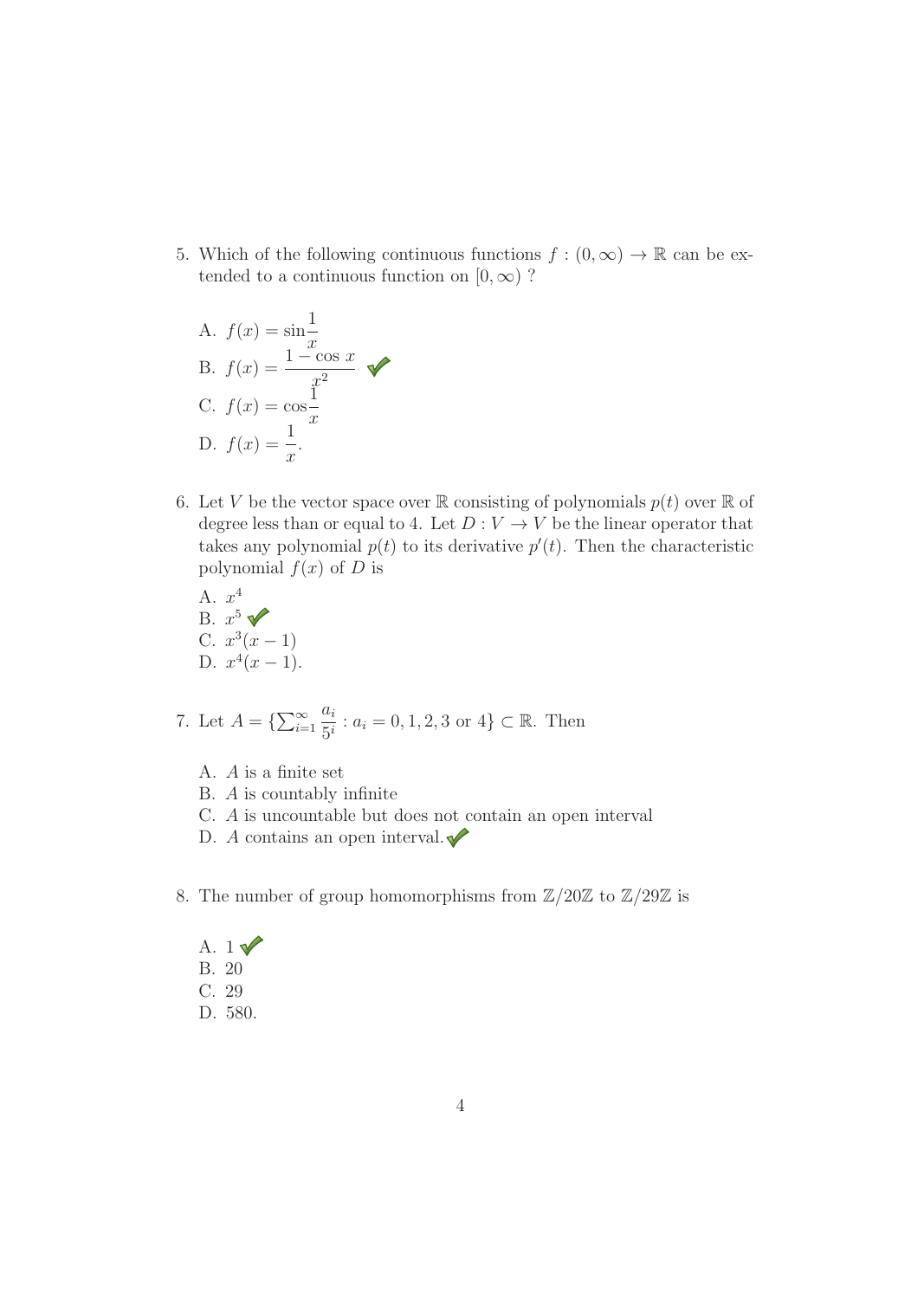- 9. Let  $p(x)$  be a polynomial of degree 3 with real coefficients. Which of the following is possible ?
	- A.  $p(x)$  has no real roots B.  $p(x)$  has exactly 2 real roots C.  $p(1) = -1$ ,  $p(2) = 1$ ,  $p(3) = 11$  and  $p(4) = 35$  <del>V</del> D.  $i-1$  and  $i+1$  are roots of  $p(x)$ , where i is the square root of  $-1$
- 10. Let  $\{a_n\}_{n=1}^{\infty}$  and  $\{b_n\}_{n=1}^{\infty}$  be two sequences of real numbers such that the series  $\sum_{n=1}^{\infty} a_n^2$  and  $\sum_{n=1}^{\infty} b_n^2$  converge. Then the series  $\sum_{n=1}^{\infty} a_n b_n$ 
	- A. is absolutely convergent  $\blacktriangledown$
	- B. may not converge
	- C. is always convergent, but may not converge absolutely
	- D. converges to 0.
- 11. Let  $v_i = (v_i^{(1)}, v_i^{(2)}, v_i^{(3)}, v_i^{(4)})$ , for  $i = 1, 2, 3, 4$ , be four vectors in  $\mathbb{R}^4$  such that  $\sum_{i=1}^4 v_i^{(j)} = 0$ , for each  $j = 1, 2, 3, 4$ . Let W be the subspace of  $\mathbb{R}^4$  spanned by  $\{v_1, v_2, v_3, v_4\}$ . Then the dimension of W over  $\mathbb R$  is always
	- A. either equal to 1 or equal to 4
	- B. less than or equal to 3
	- C. greater than or equal to 2
	- D. either equal to 0 or equal to 4.
- 12. Let A be a subset of [0, 1] with non-empty interior, and let  $\mathbb{Q} + A =$  ${q + a : q \in \mathbb{Q}, a \in A}$ . Which of the following is true ?
	- A.  $\mathbb{Q} + A = \mathbb{R}$   $\checkmark$
	- B.  $\mathbb{Q} + A$  can be a proper subset of  $\mathbb{R}$
	- C.  $\mathbb{Q} + A$  need not be closed in  $\mathbb{R}$
	- D.  $\mathbb{Q} + A$  need not be open in  $\mathbb{R}$ .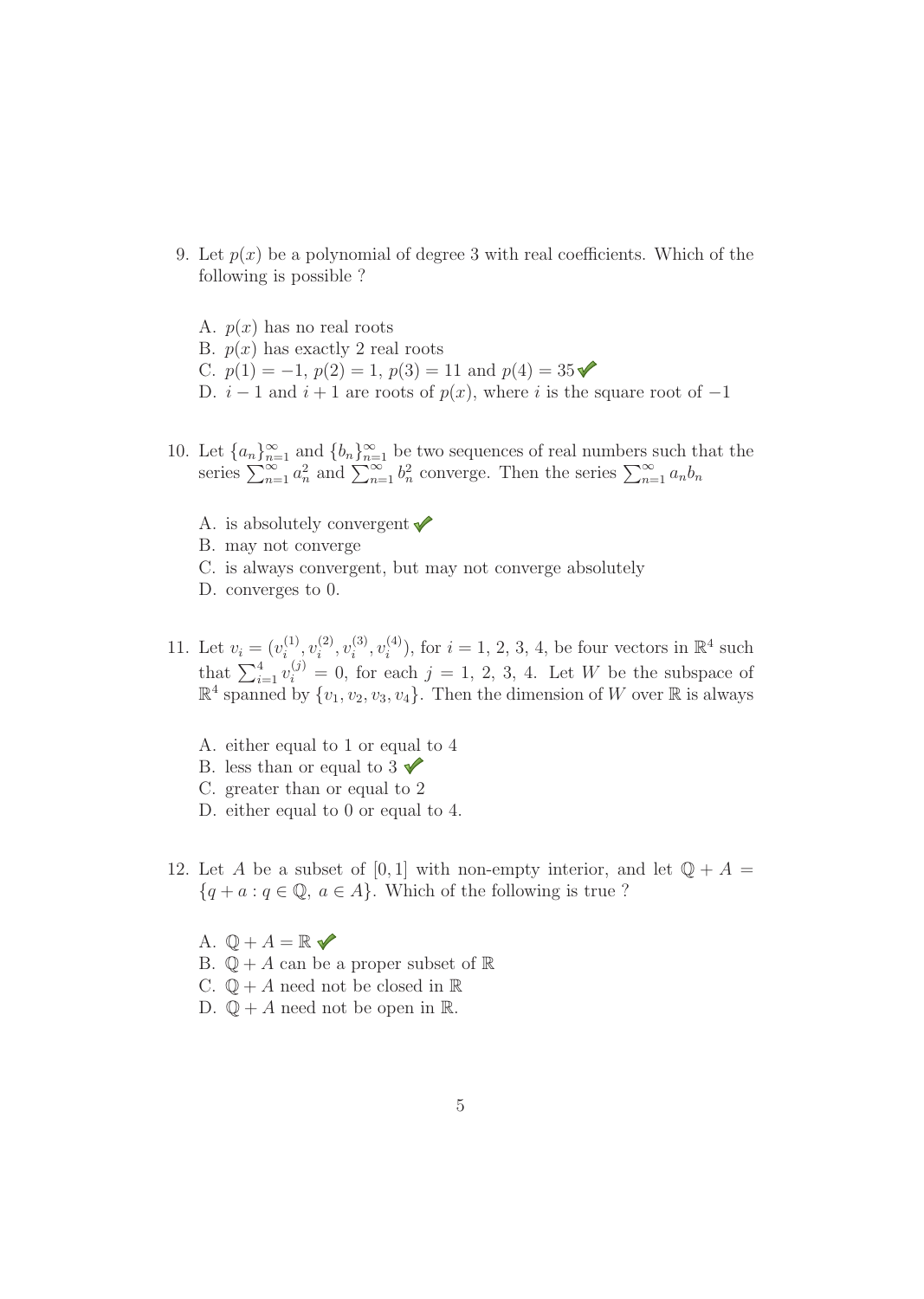- 13. Let  $f : \mathbb{R} \to \mathbb{R}$  be a continuously differentiable function such that  $|f(x) - f(y)| \ge |x - y|$ , for all  $x, y \in \mathbb{R}$ . Then the equation  $f'(x) = \frac{1}{2}$ 
	- A. has exactly one solution
	- B. has no solution  $\checkmark$
	- C. has a countably infinite number of solutions
	- D. has uncountably many solutions.
- 14. Let  $f : \mathbb{R} \to [0, \infty)$  be a continuous function such that  $g(x)=(f(x))^2$  is uniformly continuous. Which of the following statements is always true ?
	- A. f is bounded
	- B. f may not be uniformly continuous
	- C.  $f$  is uniformly continuous  $\blacktriangledown$
	- D.  $f$  is unbounded.
- 15. Which of the following sequences of functions  $\{f_n\}_{n=1}^{\infty}$  converges uniformly ?

A. 
$$
f_n(x) = x^n
$$
 on [0, 1]  
\nB.  $f_n(x) = 1 - x^n$  on  $\left[\frac{1}{2}, 1\right]$   
\nC.  $f_n(x) = \frac{1}{1 + nx^2}$  on  $\left[0, \frac{1}{2}\right]$   
\nD.  $f_n(x) = \frac{1}{1 + nx^2}$  on  $\left[\frac{1}{2}, 1\right]$ .

- 16. Let S be a collection of subsets of  $\{1, 2, \ldots, 100\}$  such that the intersection of any two sets in  $S$  is non-empty. What is the maximum possible cardinality  $|S|$  of S?
	- A. 100 B. 2<sup>100</sup> C.  $2^{99}$ D.  $2^{98}$ .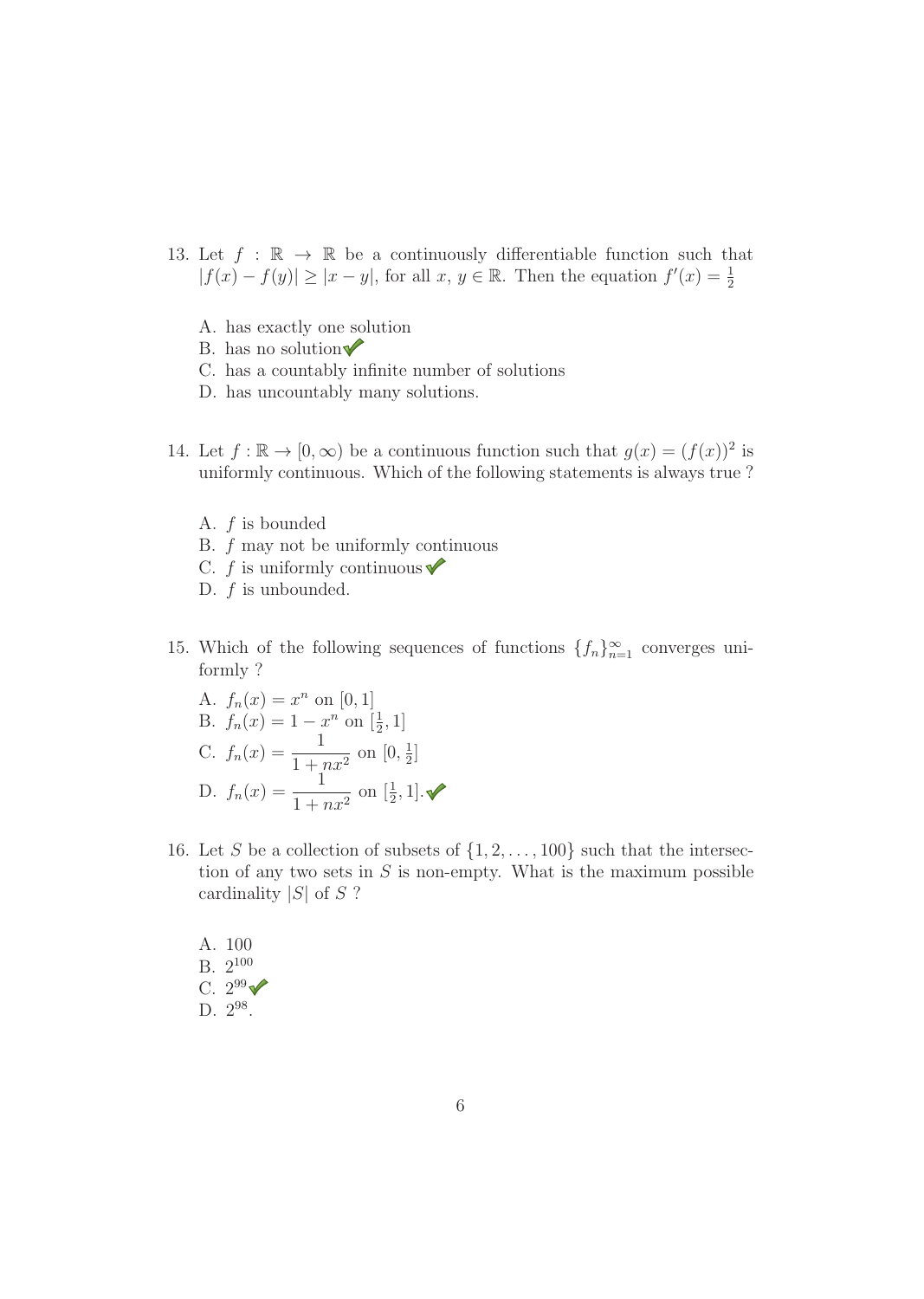- 17. Let S be the set of all  $3 \times 3$  matrices A with integer entries such that the product  $AA<sup>t</sup>$  is the identity matrix. Here  $A<sup>t</sup>$  denotes the transpose of A. Then  $|S|$  =
	- A. 12 B. 24 C.  $48\sqrt{ }$ D. 60.
- 18. Let A be a  $3 \times 3$  matrix with integer entries such that  $\det(A) = 1$ . What is the maximum possible number of entries of A that are even ?
	- A. 2 B. 3 C.  $6 \sqrt{ }$ D. 8.

19. The limit

 $B.$ 

$$
\lim_{n \to \infty} \left( \frac{1}{n} + \frac{1}{n+1} + \dots + \frac{1}{2n} \right) =
$$
  
A. e  
B. 2  
C.  $\log_e 2 \blacktriangleright$   
D.  $e^2$ .

20. Let  $G = \mathbb{Z}/100\mathbb{Z}$  and let  $S = \{h \in G : \text{Order}(h) = 50\}$ . Then |S| equals

A.  $20\sqrt{ }$ B. 25 C. 30 D. 50.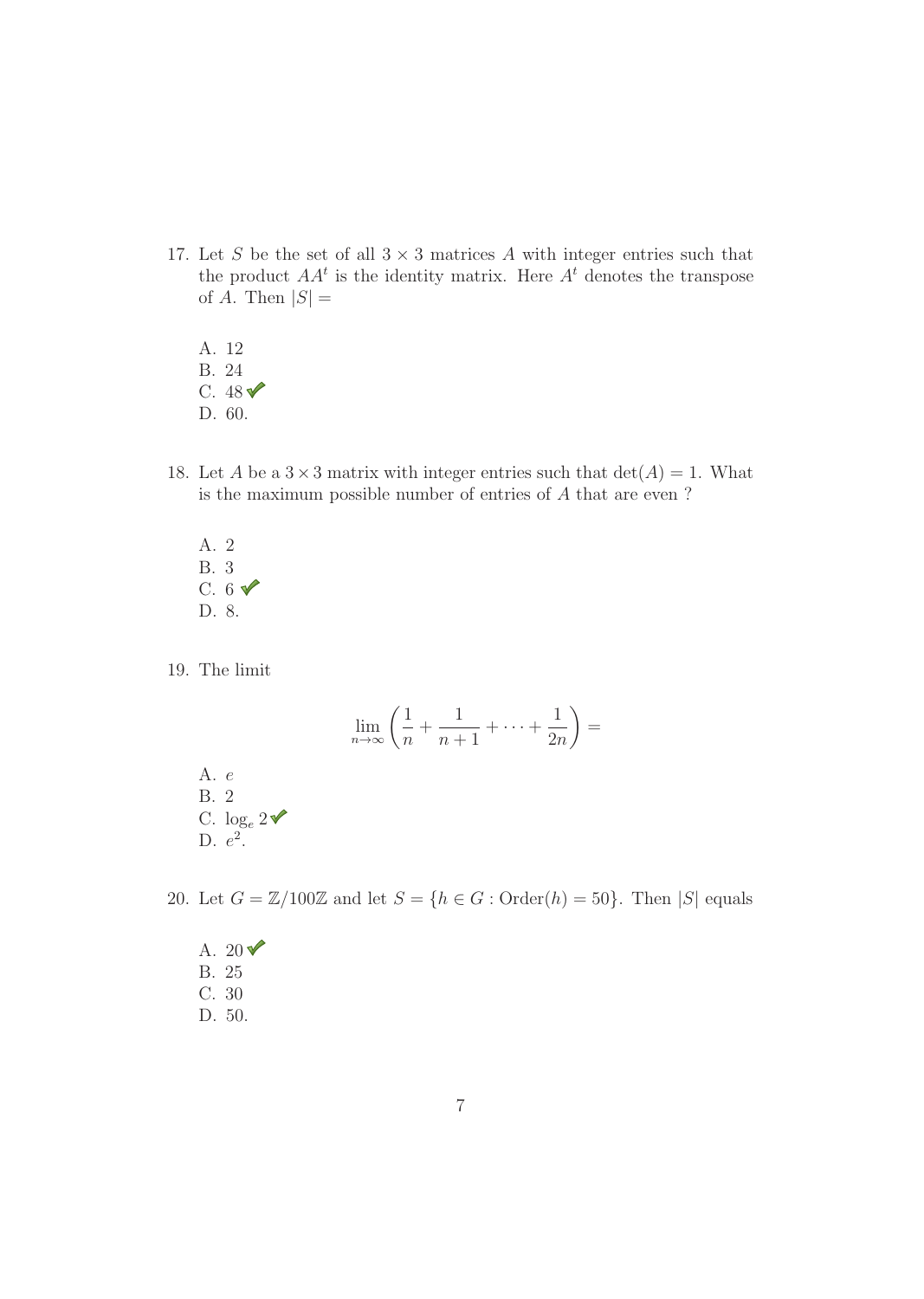## Part II

- 21. Let  $A_1 \supset A_2 \supset \cdots \supset A_n \supset A_{n+1} \supset \cdots$  be an infinite sequence of non-empty subsets of  $\mathbb{R}^3$ . Which of the following conditions ensures that their intersection is non-empty ?
	- A. Each  $A_i$  is uncountable
	- B. Each  $A_i$  is open
	- C. Each  $A_i$  is connected
	- D. Each  $A_i$  is compact.
- 22. Let  $(X, d)$  be a metric space. Which of the following is possible ?
	- A. X has exactly 3 dense subsets
	- B. X has exactly 4 dense subsets  $\checkmark$
	- C.  $X$  has exactly 5 dense subsets
	- D. X has exactly 6 dense subsets.
- 23. Let  $\{f_n\}_{n=1}^{\infty}$  be the sequence of functions on R defined by  $f_n(x) = n^2 x^n$ . Let A be the set of all points a in R such that the sequence  $\{f_n(a)\}_{n=1}^{\infty}$ converges. Then
	- A.  $A = \{0\}$ B.  $A = [0, 1)$ C.  $A = \mathbb{R} \setminus \{-1, 1\}$ D.  $A = (-1, 1)$ .  $\blacktriangleright$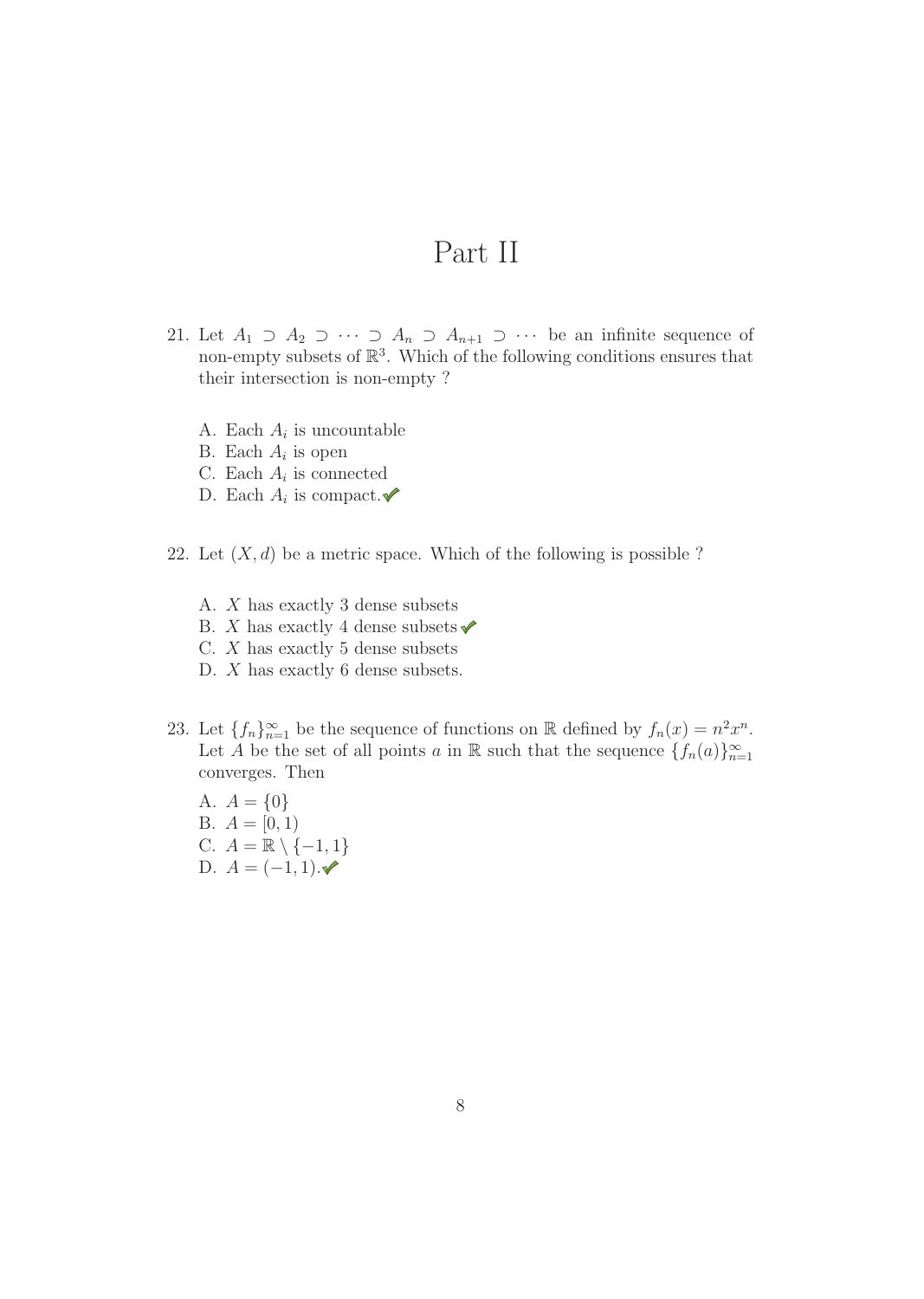- 24. Let  $f : \mathbb{R} \to \mathbb{R}$  be a continuous function such that  $f(i) = 0$ , for all  $i \in \mathbb{Z}$ . Which of the following statements is always true ?
	- A. Image( $f$ ) is closed in  $\mathbb R$
	- B. Image( $f$ ) is open in  $\mathbb R$
	- C. f is uniformly continuous
	- D. None of the above.  $\blacktriangledown$
- 25. Let  $S^1 = \{z \in \mathbb{C} : |z| = 1\}$  be the unit circle. Which of the following is false ? Any continuous function from  $S^1$  to  $\mathbb R$ 
	- A. is bounded
	- B. is uniformly continuous
	- C. has image containing a non-empty open subset of  $\mathbb{R}$   $\checkmark$
	- D. has a point  $z \in S^1$  such that  $f(z) = f(-z)$ .
- 26. Which of the following is false ?
	- A. Any continuous function from  $[0, 1]$  to  $[0, 1]$  has a fixed point
	- B. Any homeomorphism from  $[0, 1)$  to  $[0, 1)$  has a fixed point
	- C. Any bounded continuous function from  $[0, \infty)$  to  $[0, \infty)$  has a fixed point
	- D. Any continuous function from  $(0, 1)$  to  $(0, 1)$  has a fixed point.
- 27. For  $n \geq 1$ , let  $S_n$  denote the group of all permutations on n symbols. Which of the following statements is true ?
	- A.  $S_3$  has an element of order 4
	- B.  $S_4$  has an element of order 6
	- C.  $S_4$  has an element of order 5
	- D.  $S_5$  has an element of order 6.